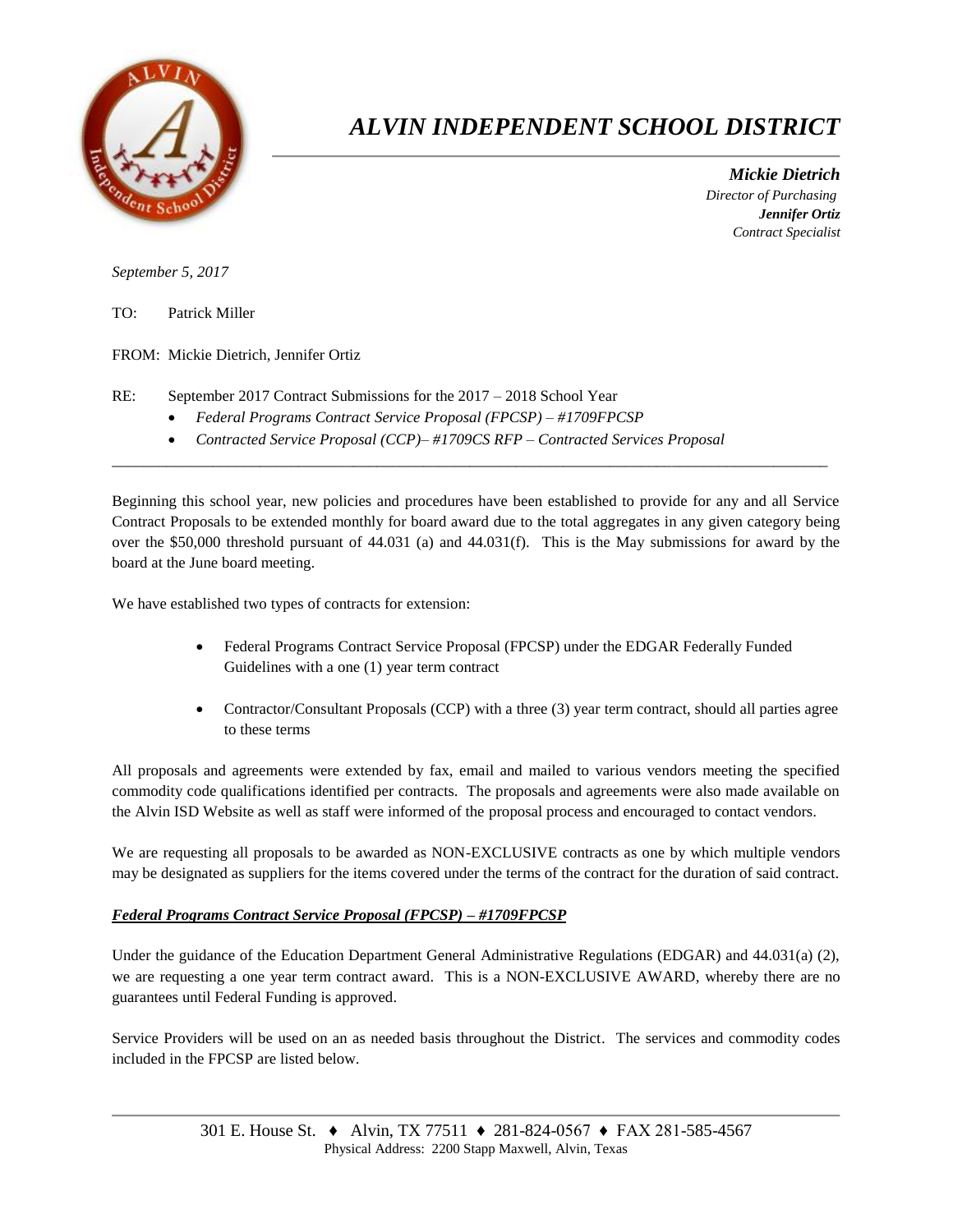| <b>COMMODITY</b> |                                                       |  |  |
|------------------|-------------------------------------------------------|--|--|
| <b>CODE</b>      | <b>SUB-CATEGORY DESCRIPTION</b>                       |  |  |
| A-924-41         | <b>Instructions with Students - Classroom</b>         |  |  |
| A-924-74         | <b>Staff Development/Training Services</b>            |  |  |
| A-948-86         | Speech Language Pathology Therapy/Evaluation Services |  |  |
| A-948-67         | Occupational Therapy Services                         |  |  |
| $A-948-70$       | <b>Physical Therapy Services</b>                      |  |  |
| A-948-56         | <b>Music Therapy Services</b>                         |  |  |
| A-948-76         | Licensed Specialist in School Psychology              |  |  |
| A-948-35         | Diagnostician                                         |  |  |
| A-948-77         | Orientation and Mobility Services                     |  |  |
| A-948-68         | <b>Vision Services</b>                                |  |  |
| A-948-64         | <b>Skilled Nursing Services</b>                       |  |  |
| A-961-67         | Sign Language Interpreting                            |  |  |
| A-948-78         | In-Home/Parent Training Services                      |  |  |
| A-961-46         | <b>Interpreting Services</b>                          |  |  |
| A-948-79         | Bilingual Assessment/Diagnosis or Evaluations         |  |  |

Under the FPCSP, we are requesting award to the eight (8) qualified responses that we have received this month for services outlined under the following commodity codes:

| <b>COMPANY</b><br><b>NAME</b> | <b>COMMODITY CODE</b>         | <b>SUB-CATEGORY DESCRIPTION</b>                          |
|-------------------------------|-------------------------------|----------------------------------------------------------|
| Ahead of the                  |                               |                                                          |
| <b>Class Educational</b>      |                               |                                                          |
| Services                      | A-924-74                      | <b>Staff Development Training Services</b>               |
| All World                     |                               |                                                          |
| Language                      |                               |                                                          |
| Consultants INC               | A-961-67                      | Sign Language Interpreting                               |
| Carr Speech                   |                               |                                                          |
| <b>Therapy Services</b>       |                               |                                                          |
| <b>PLLC</b>                   | A-948-86                      | Speech Language Pathology                                |
| George Sobelman               |                               |                                                          |
| dba                           |                               |                                                          |
| InterPreparation              |                               |                                                          |
| <b>LLC</b>                    | A-961-75                      | <b>Translation Services</b>                              |
| <b>Essential Texas</b>        |                               |                                                          |
| Speech Therapy                |                               |                                                          |
| <b>PLLC</b>                   | A-948-86                      | Speech Language Pathology                                |
| <b>G</b> Thomas               |                               |                                                          |
| Schanding Jr PhD              | A-924-74                      | <b>Staff Development Training Services</b>               |
| Stuttering                    |                               |                                                          |
| <b>Therapy Services</b>       |                               |                                                          |
| and Seminars                  |                               |                                                          |
| <b>PLLC</b>                   | A-924-74                      | <b>Staff Development Training Services</b>               |
|                               |                               | Physical Therapy; Music Therapy; Licensed Spec in School |
|                               | A-948-70; A-948-56; A-948-76; | Psychology; Orientation and Mobility; Diagnostician;     |
|                               | A-948-77; A-948-35; A-948-68; | Vision Services; Skilled Nursing Services; Sign Language |
| Therapia Staffing             | A-948-64; A-961-67; A-948-86; | Interpreting; Speech Language Pathology; Occupational    |
| <b>LLC</b>                    | A-948-67                      | Therapy                                                  |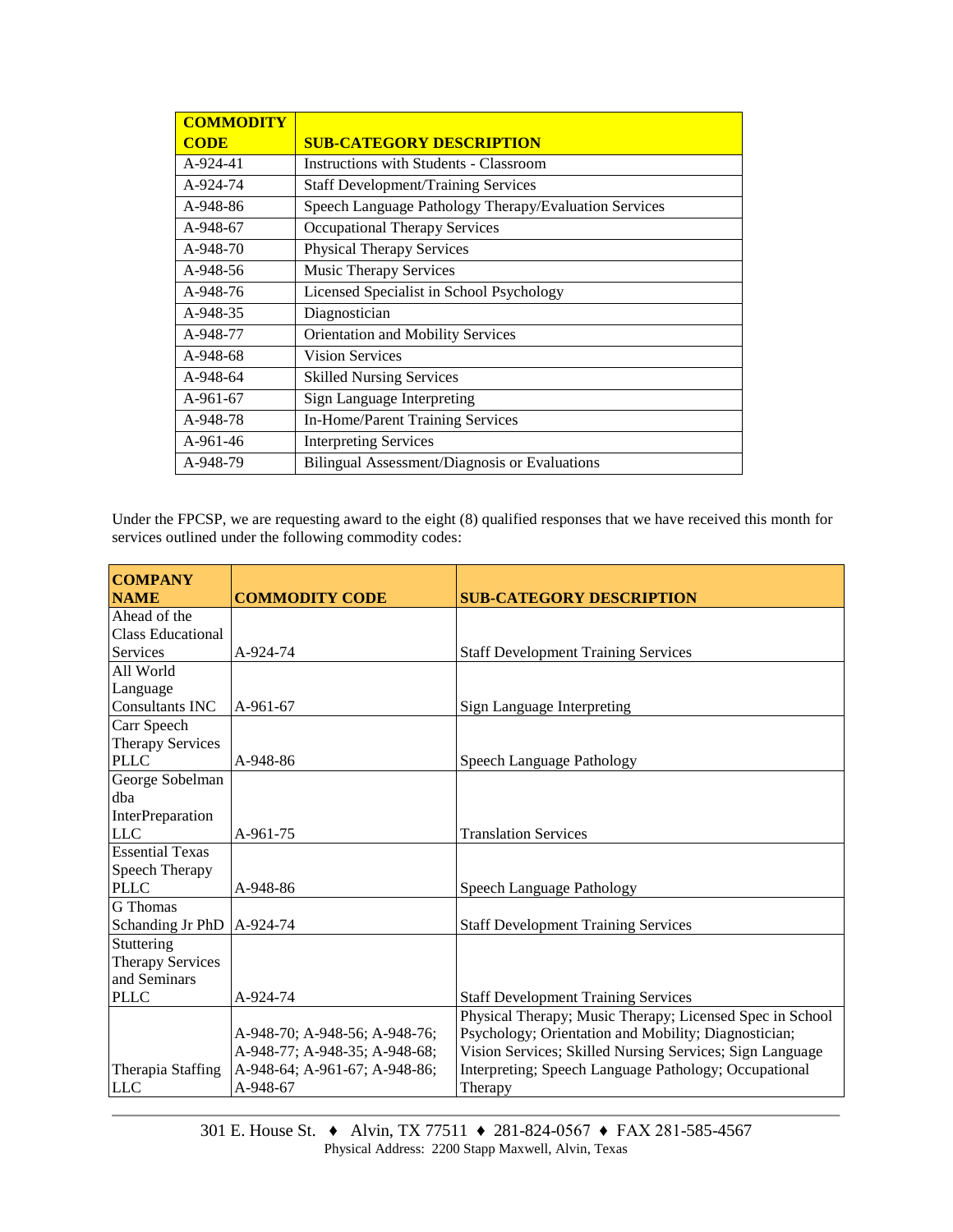## *Contracted Service Proposal (CCP)– #1709CS RFP – Curriculum And Instructional Proposal*

Under the guidance  $44.031(a)$  (2), these contracts will be for a one (1) year term beginning the date the RFP is awarded by the board, with the option to renew for an additional two (2) years should all parties be in agreement for a NON-EXCLUSIVE AWARD.

Contracted Service Providers will be used on an as needed basis throughout the District. The services and commodity codes included in the CCP are listed below:

| <b>COMMODITY</b> |                                                                 |  |  |
|------------------|-----------------------------------------------------------------|--|--|
| <b>CODE</b>      | <b>SUB-CATEGORY DESCRIPTION</b>                                 |  |  |
| A-050-00         | Fine Arts - Misc. Fine Arts General Supplies/Equipment          |  |  |
| $A-052-55$       | Murals (Painting of Murals)                                     |  |  |
| A-805-84         | Athletic Trainer & Training                                     |  |  |
| A-855-15         | Costumes and Accessories to include Alterations                 |  |  |
| A-910-54         | Painting, Maintenance and Repair Services including Caulking    |  |  |
| $A-915-71$       | Newspapers Publications Advertising, Provide Athletic           |  |  |
|                  | Reviews; Media Release                                          |  |  |
| A-918-00         | General Staff Development - Convocations                        |  |  |
| $A-918-06$       | Consulting Service - Administrative, Board Training, Facilitate |  |  |
|                  | Community Advisory Council, Bond Planning                       |  |  |
| A-918-19         | Building Structures & Components Consulting Including Door      |  |  |
|                  | Hardware Specifications and Inspections                         |  |  |
| A-918-32         | Consulting Services - Not Otherwise Classified                  |  |  |
| A-918-33         | Consulting and Training for Student Cheer and Team Building     |  |  |
| A-918-69         | <b>Insurance Consulting</b>                                     |  |  |
| $A-918-93$       | Safety - Risk Management - Security (Security Audits) Safety    |  |  |
|                  | Consulting                                                      |  |  |
| A-918-94         | Traffic Consulting - Design Service                             |  |  |
| A-920-00         | Data Processing, Computer Programming and Software              |  |  |
|                  | Services                                                        |  |  |
| A-924-00         | <b>Computer Educational Training Services</b>                   |  |  |
| A-924-10         | Assemblies - Student Programs; Theatre Groups; Authors          |  |  |
|                  | Visits; Motivational Speaking; Student Training with Multi      |  |  |
|                  | Groups in one setting                                           |  |  |
| A-924-15         | Staff Development - Motivational Team Building / Leadership     |  |  |
| A-924-16         | Staff Development - Instructional Based Training/ Child Care    |  |  |
|                  | Training/                                                       |  |  |
| A-924-20         | Instructional Training for Testing /PSAT/SAT/ACT                |  |  |
| A-924-41         | Classroom Instructional Training within a Single group, Video   |  |  |
|                  | Conference, Kickstart, Communities in Schools                   |  |  |
| A-925-37         | Facility Design Services and Consulting - Food Service; Create  |  |  |
|                  | student engaging atmosphere; Color schemes; Create better       |  |  |
|                  | flow for students                                               |  |  |
| $A - 939 - 00$   | Equipment Maintenance & Repair to Include Calibration           |  |  |
| A-946-10         | Accounting Services - Auditing, A/P Auditing                    |  |  |
| A-948-92         | <b>Vaccination Program Services</b>                             |  |  |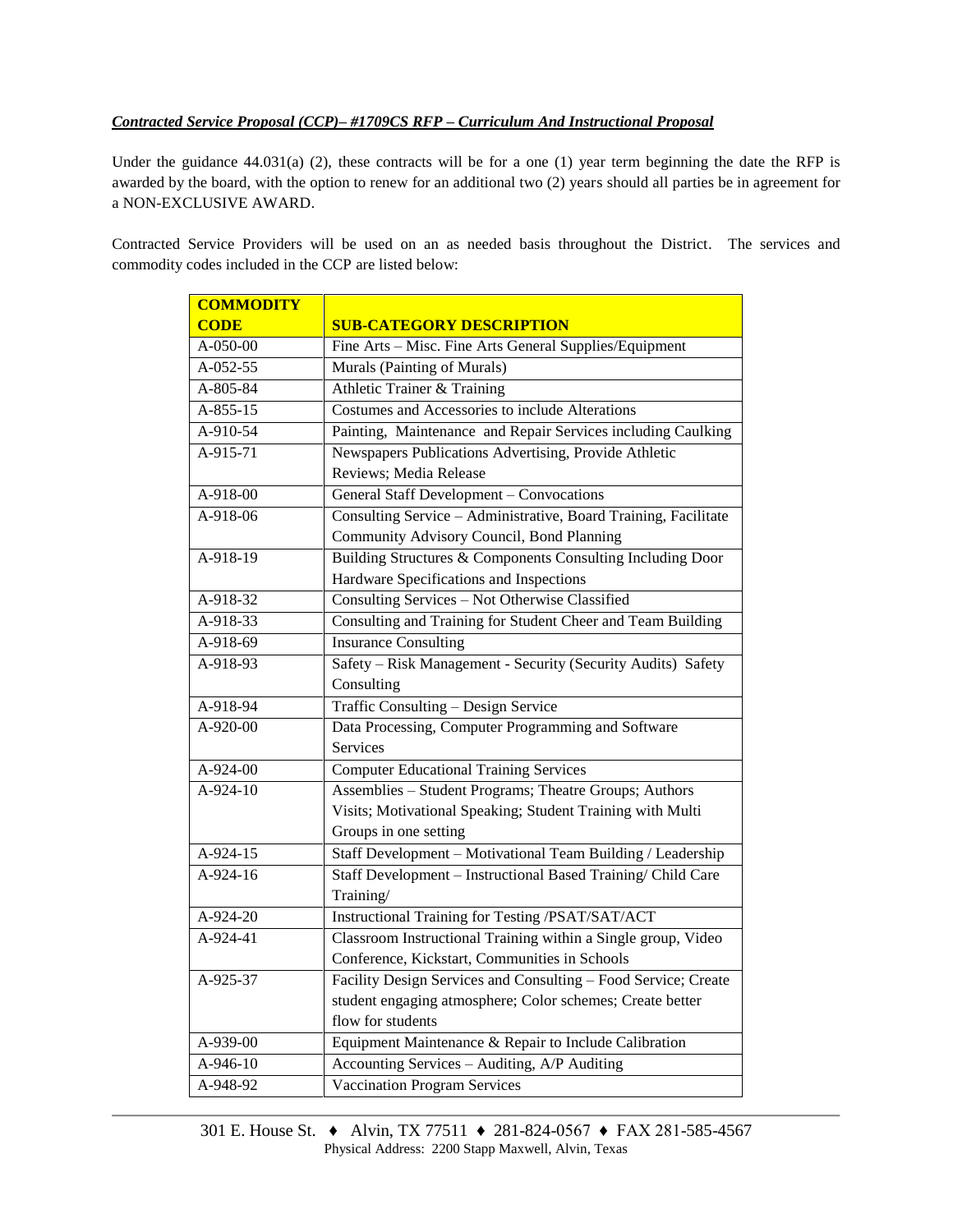| Inspection & Certification Services as per TDLR and TAS         |  |  |
|-----------------------------------------------------------------|--|--|
| standards; Conduct On Site Inspections                          |  |  |
| Music Production Services Accompanist; Video                    |  |  |
| Streaming/Taping; Writing of Music; Percussion Tech             |  |  |
| Personnel Service to Include PEIMS/ HR Consulting/ Principal    |  |  |
| <b>Services</b>                                                 |  |  |
| Theatrical Services – Video Taping, Audio Technicians and       |  |  |
| Recording, Lighting - Video Tape Board Meetings, Provide        |  |  |
| <b>Streaming and Archives</b>                                   |  |  |
| <b>Translation Services</b>                                     |  |  |
| Photography Services                                            |  |  |
| Disc Jockeys and Emcees                                         |  |  |
| Professional Services - Not Otherwise Classified including      |  |  |
| Clinicians, Private Music Lessons, Clinic Choir; Consult with   |  |  |
| Directors; Catalog & Organize & Pack Music, supplies and        |  |  |
| choir items so that class can be ready for fall                 |  |  |
| Piano Tuning                                                    |  |  |
| Misc. Services Not Otherwise Classified - Science Waste         |  |  |
| Disposal; Bio-Hazard Service; Purification Services; Stericycle |  |  |
| Choreography Band/Drill/Color Guard, Music Marching Band        |  |  |
| Visual Design                                                   |  |  |
| Professional Services Judges - Auditions, Art Shows,            |  |  |
| Cheerleading, UIL, Sight Reading, Science Projects              |  |  |
|                                                                 |  |  |

Under the CCP process, we are requesting award for Fifty (50) qualified responding vendors for services outlined under the following commodity codes:

| <b>COMPANY NAME</b>                | <b>CATEGORY</b>        | <b>COMMODITY CODE</b> | <b>SUB-CATEGORY</b><br><b>DESCRIPTION</b>      |
|------------------------------------|------------------------|-----------------------|------------------------------------------------|
| Rodrigo Aguirre                    | Fine Arts              | A-962-98              | Marching Technician                            |
| Adrienne Anaya                     | Fine Arts              | $A-962-58$            | Clinician                                      |
| Dean Artell                        | Fine Arts              | $A-962-58$            | Clinician                                      |
| Nick Benson                        | Fine Arts              | $A-962-58$            | Clinician                                      |
| Aric Bostick                       | Staff<br>Development   | A-924-15              | <b>Staff Development</b>                       |
| Alex Brinkley                      | Fine Arts              | A-962-98              | Sound Design                                   |
| Thomas Cano                        | Fine Arts              | A-962-58              | Clinician                                      |
| Justine Chu                        | Fine Arts              | A-962-58              | Clinician                                      |
| Daniel Cruz                        | Fine Arts              | $A-962-58$            | Clinician                                      |
| Guillermo Delgado                  | Fine Arts              | $A-92-58$             | Clinician                                      |
| Design Security Controls LLC       | <b>Risk Management</b> | A-918-93              | Security Consulting;<br><b>Security Audits</b> |
| <b>Ivan Dorantes</b>               | Fine Arts              | $A-962-58$            | Clinician                                      |
| <b>Eclectically You Experience</b> | Consulting             | A-918-32              | Event Planning and Print<br>Design             |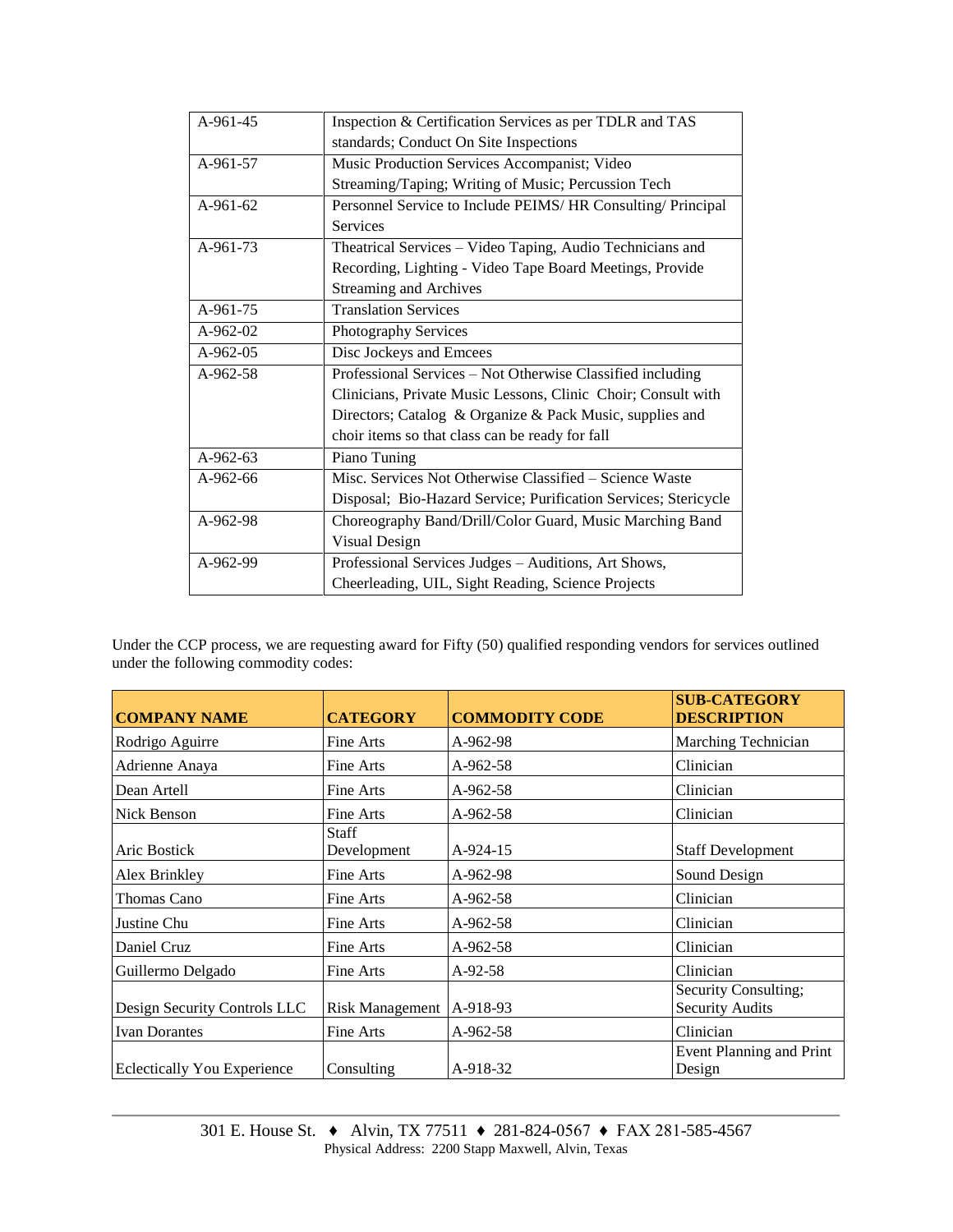| Cecillene Geraldo                                | Fine Arts                   | A-962-98                                  | Choreography                                                                                                |
|--------------------------------------------------|-----------------------------|-------------------------------------------|-------------------------------------------------------------------------------------------------------------|
| <b>Brandon Hagood</b>                            | Fine arts                   | A-962-58                                  | Clinician                                                                                                   |
| Naomi Hall                                       | Fine Arts                   | A-962-98                                  | Marching Technician                                                                                         |
| Annie Henneke                                    | Fine Arts                   | A-962-58                                  | Clinician                                                                                                   |
| Twana Henneke                                    | Fine Arts                   | A-962-58                                  | Clinician                                                                                                   |
| John Hinojosa                                    | Fine Arts                   | A-962-58                                  | Clinician                                                                                                   |
| Scott Hoehn                                      | Fine Arts                   | A-962-58                                  | Clinician                                                                                                   |
| Jensen Learning Corp                             | <b>Staff</b><br>Development | A-924-16; A-918-00                        | <b>Staff Development;</b><br><b>General Staff</b><br>Development<br>Convocation                             |
| Kaylie Kahlich                                   | Fine Arts                   | A-962-58                                  | Clinician                                                                                                   |
| Kratos Public Safety & Security<br>Solutions Inc | Risk Management   A-918-93  |                                           | Security Consulting,<br><b>Security Audits</b>                                                              |
| Keith Lalonde                                    | Fine Arts                   | A-961-57                                  | Accompanist                                                                                                 |
| Mary McCravy                                     | Fine Arts                   | A-962-58                                  | Choir Clinician                                                                                             |
| Rafael Mosqueda                                  | Fine Arts                   | A-962-58                                  | Clinician                                                                                                   |
| <b>MPACT Strategic Consulting</b><br><b>LLC</b>  | Consulting                  | A-918-06; A-918-32; A-918-93;<br>A-962-66 | <b>Consulting Services;</b><br><b>Safety Risk Management</b><br><b>Security Audits Safety</b><br>Consulting |
| Robert Munoz                                     | Fine Arts                   | $A-962-58$                                | Clinician                                                                                                   |
| Danny Nguyen                                     | Fine Arts                   | A-962-98                                  | Marching Band<br>Technician                                                                                 |
| Janwin Overstreet-Goode                          | Fine Arts                   | A-962-58                                  | Clinician                                                                                                   |
| Nick Page                                        | Fine Arts                   | A-962-58                                  | Clinician                                                                                                   |
| <b>Andrew Payton</b>                             | Fine Arts                   | A-962-58                                  | Clinician                                                                                                   |
| <b>Robert Phillips</b>                           | Fine Arts                   | A-962-58                                  | Clinician                                                                                                   |
| Laura Rachita                                    | Fine Arts                   | A-962-58                                  | Clinician                                                                                                   |
| Paul Radke                                       | Fine Arts                   | A-962-58                                  | Clinician                                                                                                   |
| Mark Returan                                     | Fine Arts                   | A-962-58                                  | Clinician                                                                                                   |
| Christopher Rivera                               | Fine Arts                   | A-962-58                                  | Clinician                                                                                                   |
| Daniel Alejandro Vila Rojas                      | Fine arts                   | A-962-58                                  | Clinician                                                                                                   |
| Rumaldo Saenz                                    | Fine Arts                   | A-962-58                                  | Clinician                                                                                                   |
| <b>Maury Salinger</b>                            | Newspaper                   | A-915-71                                  | <b>Athletic Reviews</b>                                                                                     |
| <b>SASI</b> The Leadership People<br>$LLC$       | <b>Staff</b><br>Development | A-924-16                                  | <b>Staff Development</b>                                                                                    |
| Shannon Small Leigh<br>Enterprises               | Fine Arts                   | A-962-58                                  | Clinician                                                                                                   |
| Maria Smith                                      | Fine Arts                   | A-962-58                                  | Voice Lessons                                                                                               |
| <b>Bradley Snyder</b>                            | Fine Arts                   | A-962-58                                  | Clinician                                                                                                   |
| <b>Blake Stanfield</b>                           | Fine Arts                   | A-962-58                                  | Clinician                                                                                                   |
| Jake Starkey dba Battle Cry<br>Revival           | Video Production            | A-961-73                                  | Video Production                                                                                            |
| Kevin Thomas                                     | Fine Arts                   | A-962-58                                  | Clinician                                                                                                   |